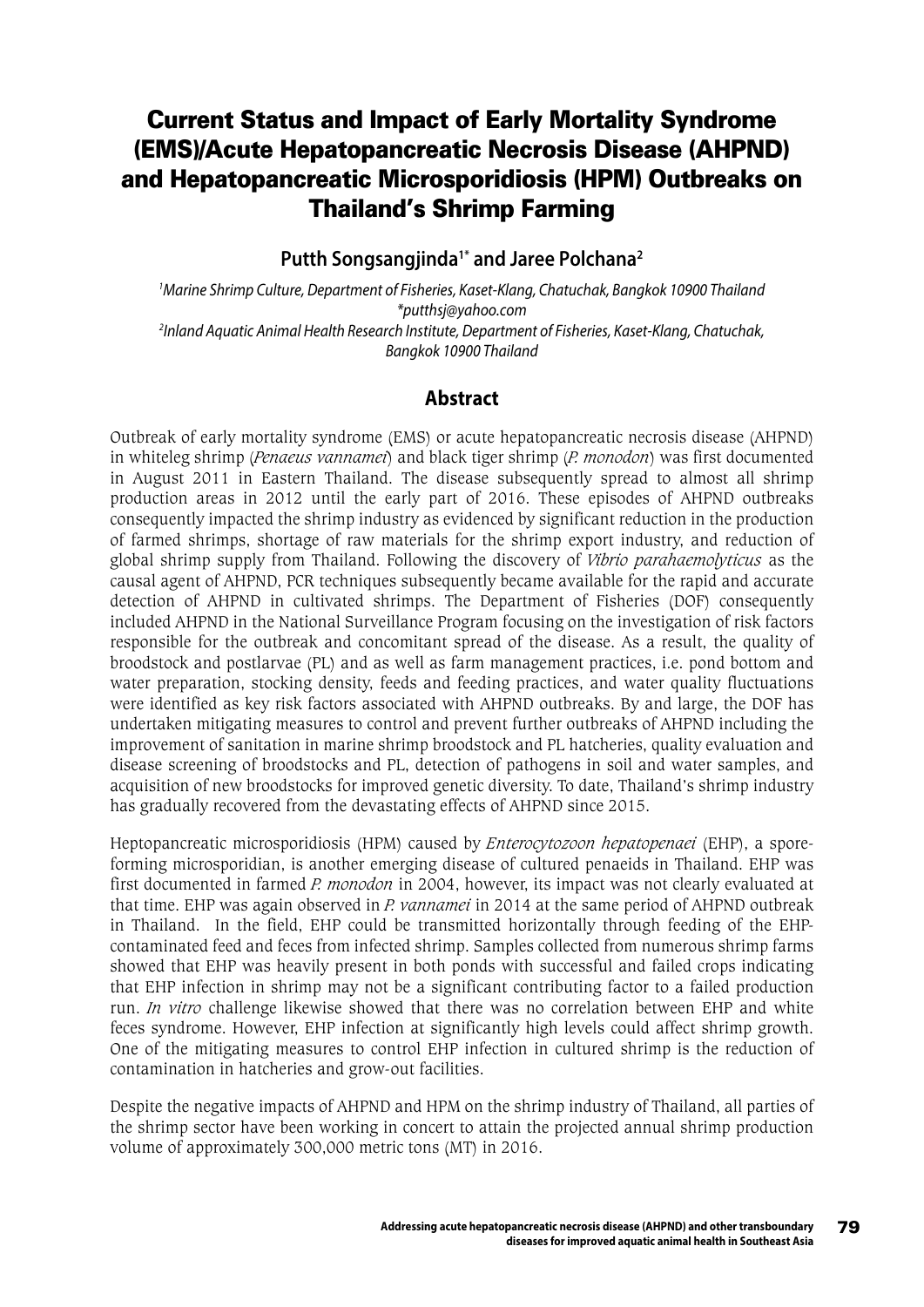#### **Introduction**

Thailand is one of the major marine shrimpproducing countries in Southeast Asia exporting about 85% of its annual shrimp production to many regions of the world including USA, EU, Japan, and Canada, among others. Since 1987, extensive farming of the black tiger shrimp (*Penaeus monodon*) along the 2,614 km coastline of Thailand gradually shifted to the intensive system (Tookwinas, 1999). Shrimp production has increased to more than 13 folds, i.e. from 23,566 metric tons (MT) in 1988 to about 309,862 MT in 2000 (Figure 1). The significant increase in shrimp production has been primarily attributed to the tropical climate that creates an ideal environment for intensive marine shrimp farming (Szuster, 2006).

However, outbreaks of yellow head disease (YHD) caused by yellow head virus (YHV) and white spot disease (YSD) caused by white spot syndrome virus (WSSV) since 1992 and 1994, respectively, have negatively impacted the growth and sustainability of the Thailand's shrimp industry (Booyaratpalin, 1999). In 2002, another devastating disease named monodon slow growth syndrome (MSGS) emerged and affected shrimp growing areas throughout

Thailand and significantly reduced the annual shrimp production volume by approximately 36% (Flegel, 2008). The etiology of this disease was not determined but laboratory trials suggested the involvement of a filterable infectious agent (Withyachumnarnkul, *et al.*, 2004). Because of the significant economic losses brought about by MSGS to the *P. monodon* industry in Thailand, majority of the shrimp growers eventually shifted to *P. vannamei* culture since 2004.

Whiteleg shrimp was introduced to the shrimp farms in Thailand in 2003 after the significant drop of *P. monodon* production. *P. vannamei*  proved to be a good candidate species for intensive shrimp farming in Thailand as evidenced by a remarkable increase in the production volume reaching nearly 600,000 MT from 2009 to 2010 (Figure 1). However, just like the other major shrimp-producing countries in the region, shrimp production in Thailand has been hampered by outbreaks of acute hepatopancreatic necrosis disease (AHPND) since 2012. Recently, an emerging infectious disease caused by the microsporidian *Enterocytozoon hepatopenaei* (EHP) has extensively spread among cultured penaeids in Thailand.



**Figure 1. Annual shrimp production in Thailand from 1978 to 2015 illustrating the transition period of** *Penaeus vannamei***'s dominance over** *P. monodon* **in terms of production volume. Black arrows point to the production years where major disease outbreaks occurred in cultured shrimps.**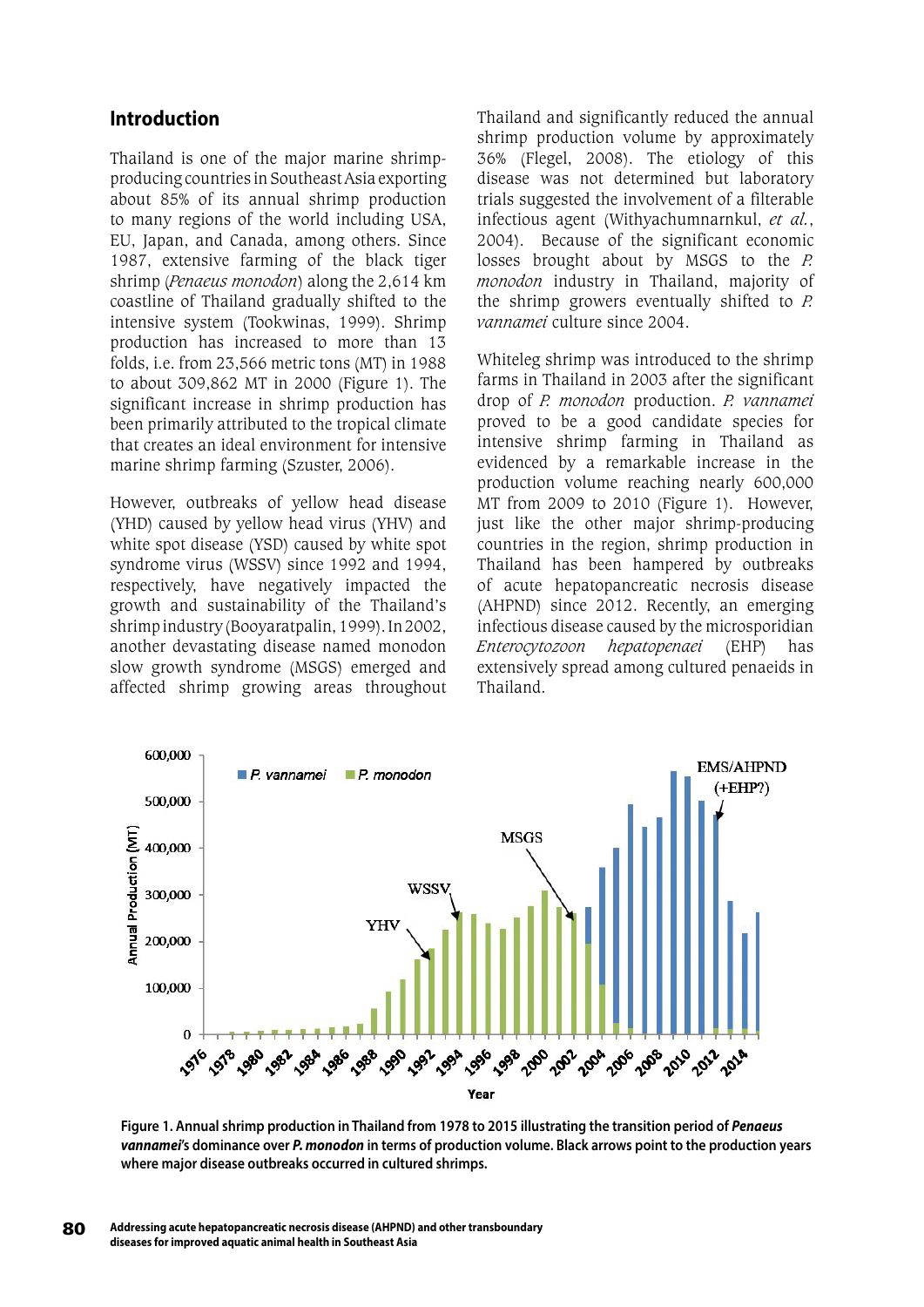# **Status of acute hepatopancreatic necrosis disease (AHPND)**

AHPND, formerly called EMS, is an infectious bacterial disease that caused significant economic losses among cultivated shrimps in Thailand. The first outbreak of AHPND began in China in 2009 and subsequently spread to Viet Nam and Malaysia in 2010 and 2011, respectively (Tran *et al.*, 2013). In Thailand, the first reported outbreak of AHPND was in August of 2011 in a pond located in the eastern province of Thailand (Chucherd, 2013).

The Aquaculture Pathology Laboratory of the University of Arizona isolated *Vibrio parahaemolyticus* in pure culture from the hepatopancreas of shrimp infected with AHPND in 2013 (Tran *et al.*, 2013). Subsequent immersion challenge of healthy shrimps with *V. parahaemolyticus* strain isolated from the hepatopancreas of AHPND-infected shrimp led to the development of clinical signs similar to what have been previously observed in naturally-infected shrimp, indicating that indeed the *V. parahaemolyticus* strain isolated from the hepatopancreas of the diseased shrimp is the etiologic agent of AHPND (Tran *et al.*, 2013). Molecular diagnostic tests were then developed for the rapid detection of AHPNDcausing *V. parahaemolyticus* (VP<sub>AHPND</sub>) strains using polymerase chain reaction (PCR) and loop-mediated isothermal amplification (LAMP) methods (Flegel and Lo, 2013, Tinwongger *et al.*, 2014; Kowai *et al.*, 2016). The Department



**Figure 2. Photograph of a normal (A) and acute hepatopancreatic necrosis disease (AHPND)-infected shrimp exhibiting an empty gut (yellow arrow) (B). (Photo courtesy of the Department of Fisheries, Thailand)**

of Fisheries (DOF) of Thailand has an ongoing collaboration with Tokyo University of Marine Science and Technology (TUMSAT) on the use of a Multiplex PCR technique to investigate and differentiate the presence of typical *V. parahaemolyticus* and VP<sub>AHPND</sub> strains in shrimp samples (Tinwongger *et al.*, 2014). The causative bacterium has a specific plasmid that is responsible for the production of PirA and PirB toxins, which have been proven to be the direct cause of acute necrosis in the shrimp's hepatopancreas. The gross clinical signs exhibited by shrimps with AHPND include soft or loose shell, pale coloration and significant atrophy of hepatopancreas (Figure 2). Moreover, the infected shrimps manifested

|                         | PCR detection of            |                                                |                                |                                                |  |
|-------------------------|-----------------------------|------------------------------------------------|--------------------------------|------------------------------------------------|--|
| Types of sample         | VP <sub>AHPND</sub> plasmid |                                                | VP <sub>AHPND</sub> toxin gene |                                                |  |
|                         | No. of sample<br>tested     | Percentage (%) of<br>positive sample<br>tested | No. of sample<br>tested        | Percentage (%) of<br>positive sample<br>tested |  |
| <b>Broodstock</b>       | 73                          | 0                                              | 73                             | 0                                              |  |
| <b>Broodstock feces</b> | 27                          | 19                                             | 27                             | 0                                              |  |
| Nauplii                 | 53                          | 0                                              | 53                             | 2                                              |  |
| Post larvae             | 2,174                       | 11                                             | 1,363                          | 5                                              |  |
| Juvenile                | 1,490                       | 28                                             | 1,261                          | 18                                             |  |
| Farm water              | 3,116                       | 29                                             | 2,166                          | 22                                             |  |
| Hatchery water          | 542                         | 19                                             | 23                             | 0                                              |  |
| Farm sediment           | 1,614                       | 36                                             | 1,054                          | 17                                             |  |

**Table 1. PCR detection of acute hepatopancreatic necrosis disease-causing** *Vibrio parahaemolyticus* **(VP<sub>AHPND</sub>) plasmid and toxin genes in the different stages of cultured whiteleg shrimps.**

**Addressing acute hepatopancreatic necrosis disease (AHPND) and other transboundary** 81 **diseases for improved aquatic animal health in Southeast Asia**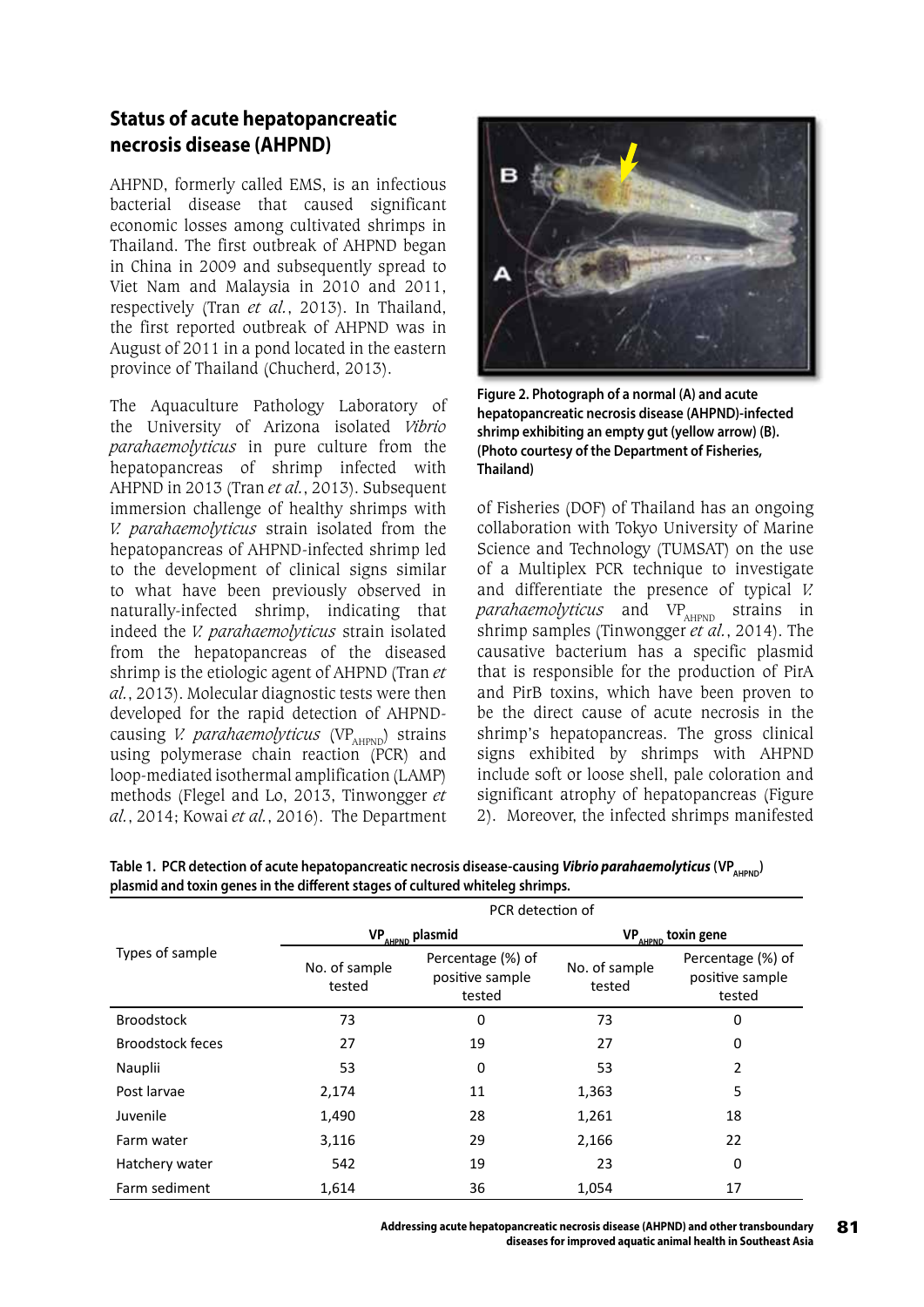|                             | AHPND detection by PCR method in Penaeus vannamei postlarvae |                                   |                                              |  |  |
|-----------------------------|--------------------------------------------------------------|-----------------------------------|----------------------------------------------|--|--|
| <b>Location of hatchery</b> | No. of samples tested                                        | No. of positive samples<br>tested | Percentage (%) of<br>positive samples tested |  |  |
| Eastern provinces           | 120                                                          | 9                                 | 7.5                                          |  |  |
| Southern provinces          | 80                                                           | 11                                | 13.75                                        |  |  |
| Total                       | 200                                                          | 20                                | 10                                           |  |  |

**Table 2. Acute hepatopancreatic necrosis disease (AHPND)-positive whiteleg shrimp (***Penaeus vannamei***) postlarvae produced from the different shrimp farming areas in Thailand determined by PCR method.**

| Table 3. Estimated volume of annual shrimp production losses due to acute hepatopancreatic necrosis disease |
|-------------------------------------------------------------------------------------------------------------|
| (AHPND) in Thailand from 2012 to 2015.                                                                      |

|      |            | <b>Shrimp Production (MT)</b> |              |                              |
|------|------------|-------------------------------|--------------|------------------------------|
| Year | P. monodon | P. vannamei                   | <b>Total</b> | production losses<br>(MT)    |
| 2011 | 1,469      | 500,719                       | 502,188      | $\qquad \qquad \blacksquare$ |
| 2012 | 15,219     | 458,012                       | 473,231      | 28,957                       |
| 2013 | 12,124     | 274,755                       | 286,879      | 215,309                      |
| 2014 | 13,053     | 204,385                       | 217,438      | 284,750                      |
| 2015 | 7,828      | 255,294                       | 263,122      | 239,065                      |

slow growth, empty guts, swim sluggishly or spirally along the dikes followed by mass mortality within 7 to 35 days after stocking.

All stages of shrimp can be infected by  $VP_{AHPND}$ . The target species are both the whiteleg and black tiger shrimps with the former seemingly the more susceptible species to AHPND. PCR detection of VP<sub>AHPND</sub> plasmids and toxin genes in whiteleg shrimp juveniles collected from farms affected by AHPND outbreaks in 2015 showed the highest number of samples positive for plasmids (28%) and toxin gene (18%) (Table 1). PCR detection of  $VP_{AHPND}$  in postlarvae samples collected from hatcheries located in the Eastern and Southern provinces of Thailand from 2013 to 2014 have prevalence rates of ca. 7.5% and 13.75%, respectively (Table 2). In addition, as shown in Table 1,  $VP_{\text{AHPND}}$  could be found in the pond and hatchery water, as well as farm sediment with prevalence rates ranging from 19-36%.

Outbreaks of AHPND which commenced in 2012 have over the past 4 years continued to cause significant losses among cultivated shrimps produced in Thailand. Notably, the cumulative volume of production losses from 2012 to 2015 totaled to ca. 768,081 MT. As shown in Table 3, the annual shrimp production volume increased from 217,437 MT in 2014 to 263,122.90 MT in 2015, indicating that the shrimp industry of Thailand has apparently recovered from the negative impacts of AHPND.

# **Prevention and control AHPND**

Effective mitigating measures geared at curbing AHPND outbreaks in shrimp farms include strict adherence to biosecurity and good shrimp aquaculture practices. In Thailand, the following *Guidelines for good shrimp farming practices* was issued by the DOF in 2014:

- Appropriate pond preparation to remove excess organic matter from the pond bottom;
- Intensification of farm biosecurity and water treatment;
- Increase in the number of reservoirs and water filtration systems to eliminate fish and disease carriers;
- Monitoring of postlarvae quality and health condition;
- Stocking of shrimp at appropriate density according to farm capacity;
- Maintenance of good water quality in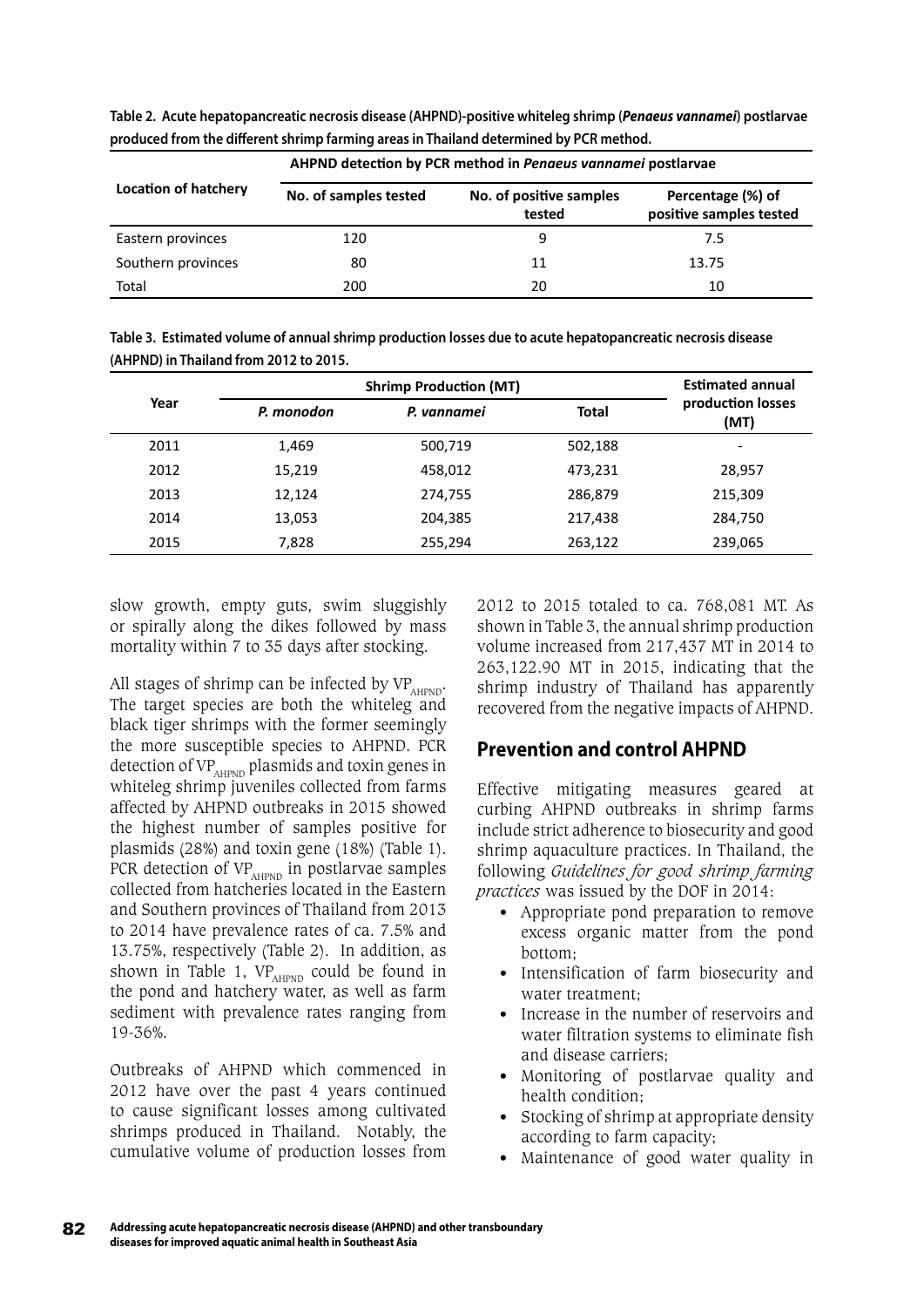order to prevent anoxic condition of the pond bottom, phytoplankton blooms, and water quality fluctuations. Oxygen should be maintained at acceptable levels to promote good growth;

- If necessary, useful probiotics should be applied to pond water during the course of shrimp culture. The use of probiotics (e.g. *Bacillus subtilis*) has been promoted by the Thai government since 2013 for maintaining good water quality and shrimp health;
- Monitoring of cultivated shrimps for the presence of pathogens and removal of susceptible species;
- If cultured shrimps exhibit clinical signs of AHPND, laboratory analysis should be conducted to confirm the case. In case an outbreak of AHPND occurs in a grow-out pond, termination of culture is necessitated, and thorough chlorination of the pond water should be executed.

## **Status of hepatopancreatic microsporidiosis (HPM)**

Hepatopancreatic microsporidiosis (HPM) is caused by *Enterocytozoon hepatopenaei* (EHP), a microsporidian first discovered in *P. monodon*  in Thailand in 2004 (Chayaburakul *et al.*, 2004) and later described in detail and named (Tourtip,

2005; Tourtip *et al.*, 2009). EHP infects only the tubule epithelial cells of the hepatopancreatic (HP) tissue of shrimp. EHP was also later found to infect cultured *P. vannamei* in Thailand (Tourtip *et al.*, 2009). Through the wet mount method, EHP spores could be observed in the hepatopancreas of infected shrimps stained with Phloxine B solution (2% w/v) by light microscopy at 100x magnification (Figure 3.) PCR and *in situ* hybridization methods for EHP detection were initially described by Tourtip, *et al.* (2009). The PCR detection method was later improved using nested PCR primers synthesized based on nucleotide sequences of the small subunit ribosomal RNA (ssu rRNA) gene with PCR products of 779 bp and 176 bp, respectively (Figure 4) (Tangprasittipap *et al.*, 2013). More recently, alternative *in situ* and PCR detection (Tang *et al.*, 2015), real-time PCR (Liu *et al.*, 2014) and LAMP-nanogold methods (Suebsing *et al.*, 2013) have also been described. In general, EHP reduces the growth rate and increases the size variation of cultured penaeids. The degree of EHP infection was found to be primarily influenced by the number of spores in the hepatopancreas of HPM-infected shrimp. Additionally, the higher the number of spores present in the shrimp's hepatopancreas, the greater is its impact in stunting shrimp's growth.



**Figure 3. Spores (black arrows)of** *Enterocytozoon hepatopenaei* **stained with Phloxine B solution (2% w/v) examined by light microscopy at 40X (A) and 100X (B) magnification (Source: Sritunyalucksana, K. Biotec Thailand).**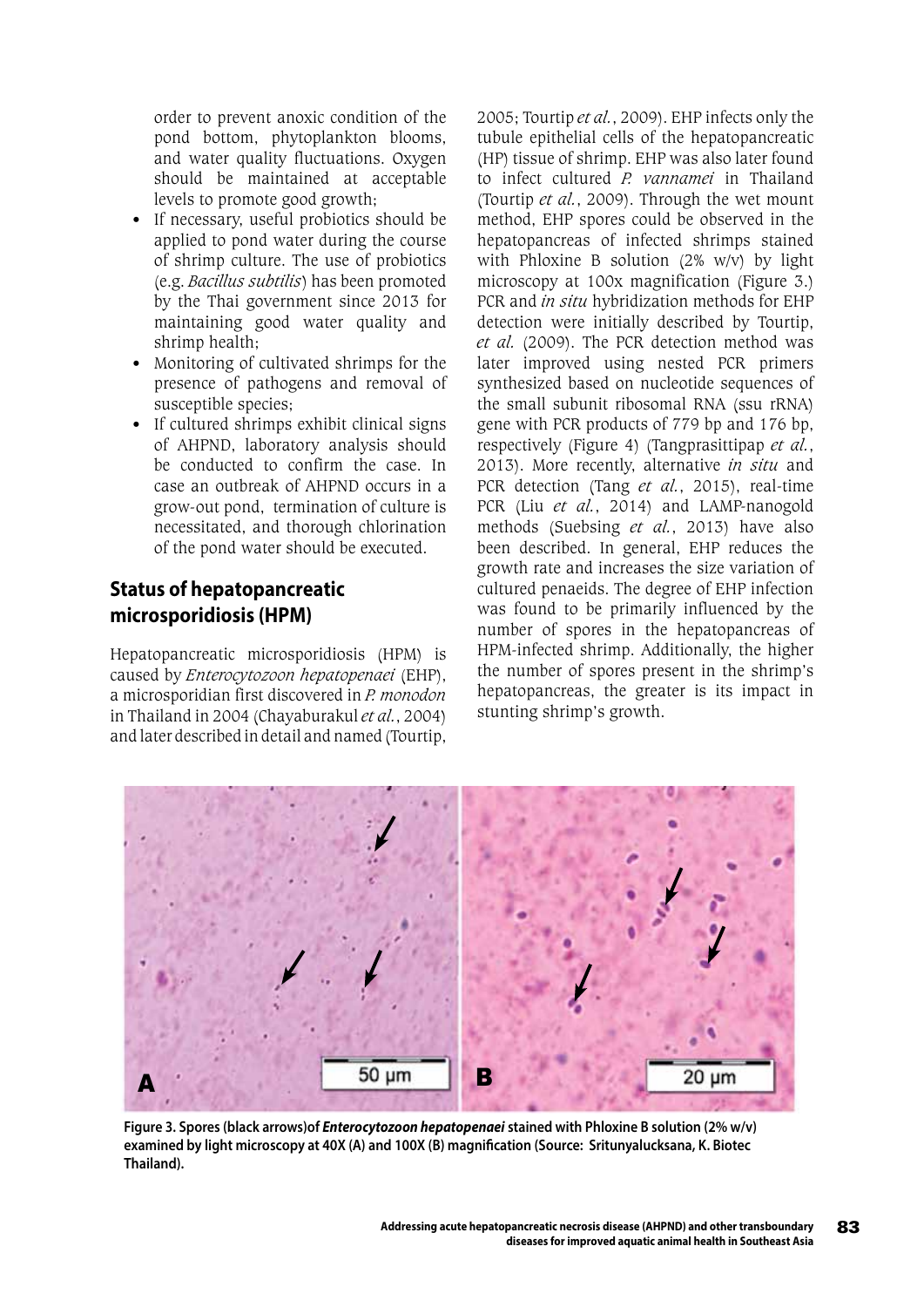

**Figure 4. Agarose gels showing nested PCR microsporidian-specific amplicons using 100 ng of total DNA template from hepatopancreatic tissue obtained from** *Penaeus vannamei* **not challenged (A) or orally challenged (B) with the microsporidian (source: Tangprasittipap** *et al.***, 2013).**

# **Prevention and control of hepatopancreatic microsporidiosis (HPM)**

At present, there is no available drug that could be practically used to treat HPM in cultured penaeids. It should be noted that EHP spores have thick walls and are not easy to inactivate. Thus, if a hatchery or grow-out farm gets infected with EHP, drastic decontamination measures should be strictly executed before restocking. In such case, disinfection of rearing water with 200 ppm chlorine has been suggested to eliminate EHP in the water. EHPinfected broodstocks could vertically transmit the spores to their offspring. Moreover, EHP-infected postlarvae could horizontally transmit the spores to the rearing water and consequently infect the yet uninfected stocks. Thus, the first and most important step that every farmer should do to avoid outbreaks of EHP infection is to ascertain that broodstock maturation facilities and hatchery facilities are clean. Because EHP has been detected in live polychaete worms and mollusks that are used

as feed for broodstocks, Thai farmers have been encouraged to regularly monitor the presence of EHP in these aforementioned organisms by PCR method before use. Disinfection of eggs using chlorinated seawater has been likewise suggested. Importantly, hatchery operators have been advised to regularly clean or disinfect the rearing water and other paraphernalia such as nets, air tubes, and others, and to strictly observe biosecurity in the area.

When an outbreak of HPM occurs in a growout farm, farmers have been advised to contain the used water for proper disinfection prior to release. This is because effluents containing the spores released into the waterways may inadvertently contaminate the adjacent and nearby shrimp farms. Thus, to avoid and prevent the spread of EHP infection, the entire farm should be thoroughly disinfected before restocking. Liming of the pond bottom to increase the soil pH to 12 has been suggested during the pond preparation. Additionally, farmers are encouraged to maintain a biosecure farm or closed system.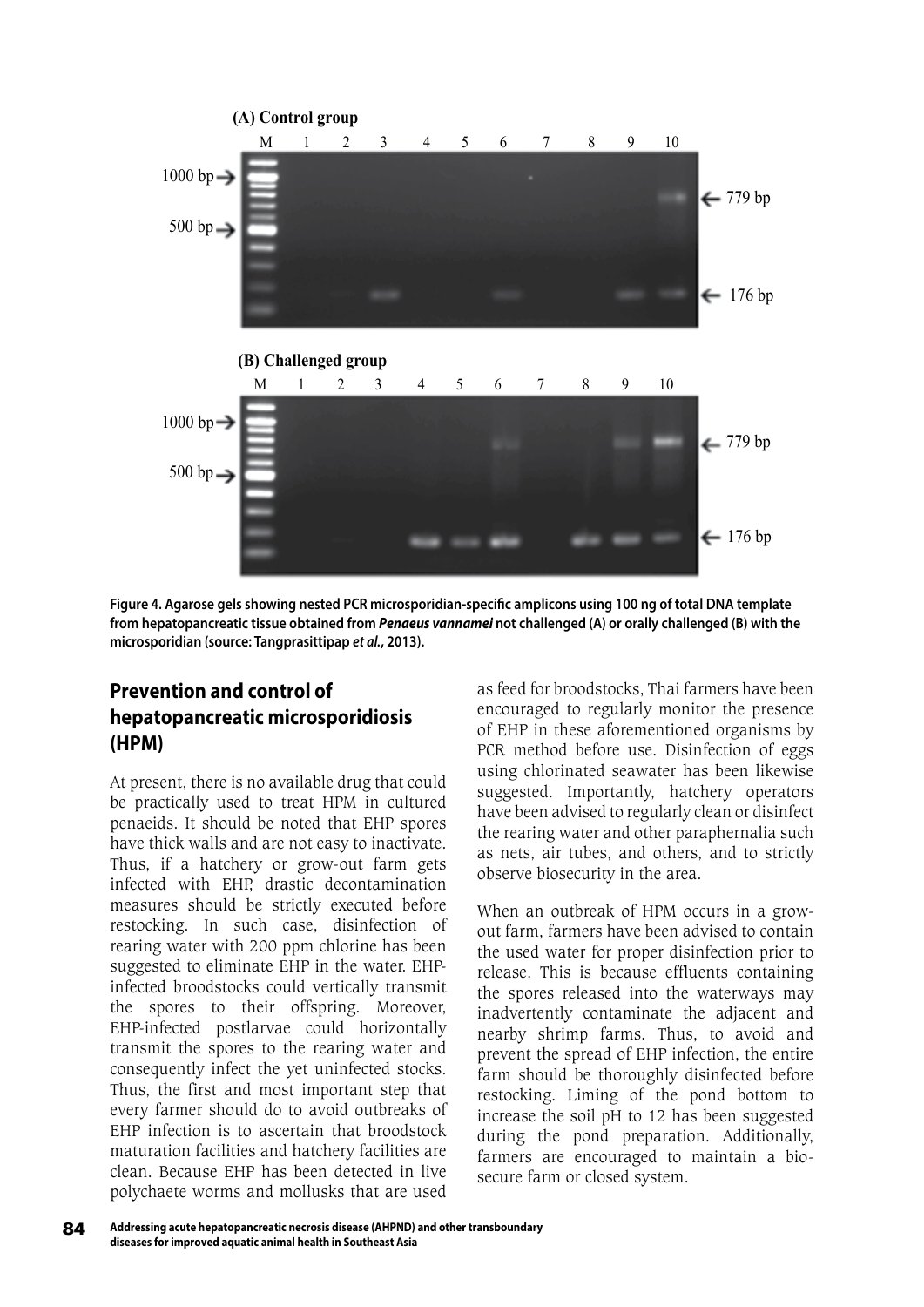#### **Scientific studies and programs for AHPND and HPM**

In Thailand, several studies and programs have been carried out to prevent and control, and as well as mitigate the negative impacts of AHPND and HPM. These studies and/or programs include:

- 1. Promotion of the use of specificpathogen-free (SPF) broodstock in order to eliminate  $VP_{\text{AHPND}}$  and EHP contamination;
- 2. Selective/genetic breeding program to increase *P. vannamei*'s resistance to diseases and reduction of the use of inbred lines from copy hatcheries;
- 3. Establishment of new shrimp farming technology to reduce the accumulation of organic wastes in the grow-out pond; and
- 4. Promotion of recirculating or closed systems for shrimp farming.

#### **Way forward**

The productivity of marine shrimp farming has been used as index to monitor the improvement of shrimp production in Thailand after reported

production losses caused by AHPND (Figure 5). Since the first outbreak of AHPND in August 2011, the cumulative impact of AHPND on shrimp production volume over a period of 1 year, i.e. from August 2011 to July 2012 (1st phase) was not apparently pronounced based on the production data generated. On the contrary, the biggest impact was documented from August 2012 to February 2014 (second phase) as evidenced by a remarkable decrease of shrimp production volume particularly observed in February 2014. Additionally, from March 2014 to December 2015 (3rd phase) the production data showed an increasing trend, i.e. from 2.9. to 7.45 MT/1,000,000 PL, indicating that the shrimp industry of Thailand has gradually recovered from the devastating impacts of AHPND (Figure 5).

By and large, despite the negative impacts of AHPND and HPM on the shrimp industry of Thailand, all parties of the shrimp sector have been working in concert to attain the projected annual shrimp production volume of approximately 300,000 MT in 2016. Importantly, to realistically achieve the goal of maximizing the productivity and sustainability of the shrimp industry in Thailand, researchers from both the government and private sector should collaboratively act to address pressing issues related to the impact and adaptation of shrimp farming technology on climate variations,



**Figure 5. Productivity of shrimp farming compared with the monthly production volume during the course of acute hepatopancreatic necrosis disease (AHPND) outbreaks in Thailand from January 2011 to December 2015.**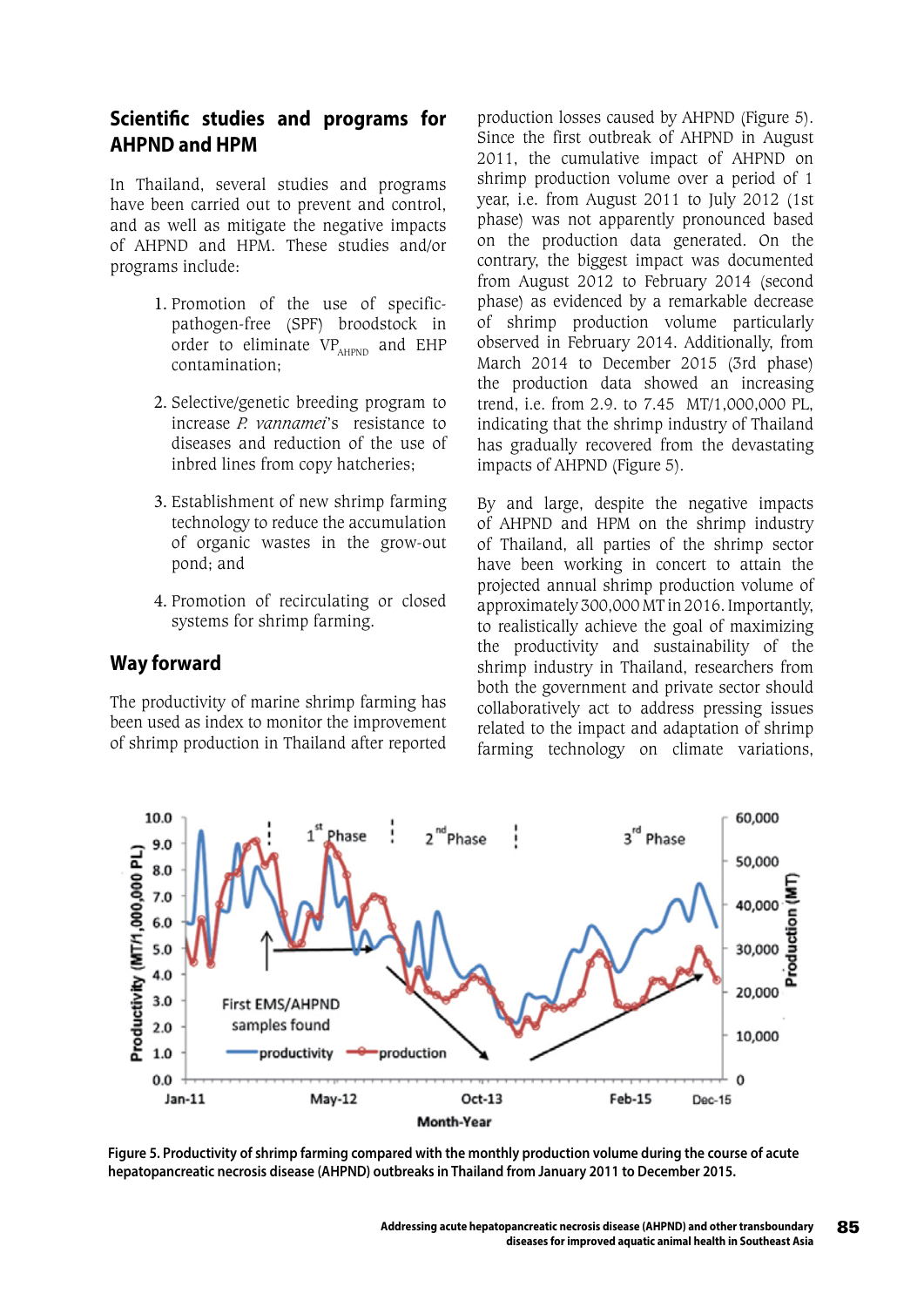development of carrying capacity models for sustainable shrimp farming, and establishment of multitrophic aquaculture system for landbased coastal aquaculture.

## **References**

- Booyaratpalin, S. 1999. Viral diseases of farmed shrimp-present status and future research, pp. 80-81. *In* P.T. Smith (ed.) Towards sustainable shrimp culture in Thailand and the region. Proceedings of a workshop held at Hat Yai, Songkhla, Thailand, 28 October–1 November 1996.
- Chayaburakul, K., G. Nash, P. Pratanpipat, S. Sriurairatana, and B. Withyachumnarnkul. 2004. Multiple pathogens found in growthretarded black tiger shrimp *Penaeus monodon* cultivated in Thailand. Dis Aquat Org. 60, 89-96.
- Chucherd, N. 2013. The case study of EMS in Thailand. Asian Aquaculture Network, The Practical Megazine, Vol.4 issue 13: pp. 14- 19.
- Flegel, T.W. 2008. Monodon slow growth syndrome and Laem Singh virus retinopathy disease card. Developed in support of the NACA/FAO/OIE regional quarterly aquatic animal disease (QAAD) reporting system in the Asia-Pacific. NACA, Bangkok, Thailand. 2 p.
- Flegel, T.W. and C-F. Lo. 2013. Announcement regarding free release of primers for specific detection of bacterial isolates that cause acute hepatopancreatic necrosis disease (AHPND). Retrieved at http://www.biotec. or.th/en/images/stories/Workshops/2013/ Announcement\_AHPND%20Detection%20 Method.pdf
- Koiwai, K., S. Tinwongger, R. Nozaki, H. Kondo, and I. Hirono. 2016. Detection of acute hepatopancreatic necrosis disease strain of *Vibrio parahaemolyticus* using loop-mediated isothermal amplification. J Fish Dis. 39:603-606.
- Liu, T., B. Yang, S. Liu, X. Wan, X. Wang, and J. Huang. 2014. PCR detection and studies on the prevalence of hepatopancreatic

parvovirus (HPV). Progress in Fishery Sciences, Issue 4:66-70 (In Chinese with English abstract)

- Suebsing, R., P. Prombun, J. Srisala, and W. Kiatpathomchai. 2013. Loop-mediated isothermal amplification combined with colorimetric nanogold for detection of the microsporidian *Enterocytozoon hepatopenaei* in penaeid shrimp. Journal of Applied Microbiology. 114 1254-1263.
- Szuster, B. 2006. Coastal shrimp farming in Thailand: searching for sustainability, pp. 86-97. *In* C.T. Hoanh, T.P. Tuong, J.W. Gowing, and B. Hardy (eds.) CAB International 2006, Environment and Livelihoods in Tropical Coastal Zones.
- Tang, K.F.J., C.R. Pantoja, R.M. Redman, J.E. Han, L.H. Tran, and D.V. Lightner. 2015. Development of *in situ* hybridization and PCR assays for the detection of *Enterocytozoon hepatopenaei* (EHP), a microsporidian parasite infecting penaeid shrimp. J Invertebr Pathol. 130, 37–41.
- Tangprasittipap, A., J. Srisala, S. Chouwdee, M. Somboon, N. Chuchird, C. Limsuwan, T. Srisuvan, T.W. Flegel, and K. Sritunyalucksana. 2013. A microsporidian resembling *Enterocytozoon hepatopenaei* is not the cause of white feces syndrome in whiteleg shrimp *Penaeus* (*Litopenaeus*) *vannamei*. BMC Veterinary Research 9:139.
- Tinwongger, S., P. Proespraiwong, J. Kongkumnerd, J. Thawonsuwan, P. Sriwanayos, T. Chaweepack, R. Mavichak, S. Unajak, R. Nozaki, H. Kondo, and I. Hirono. 2014. Development of PCR diagnosis method for shrimp acute hepatopancreatic necrosis disease 1 (AHPND) strain of *Vibrio parahaemolyticus*. Fish Pathol., 49, 159– 164.
- Tookwinas, S. 1999. Coastal planning of shrimp farming: carrying capacities, zoning and integrated planning in Thailand, pp.108- 109. *In* P.T. Smith (ed.) Towards Sustainable Shrimp Culture in Thailand and the Region. Proceedings of a workshop held at Hat Yai, Songkhla, Thailand, 28 October–1 November 1996.
- 86 **Addressing acute hepatopancreatic necrosis disease (AHPND) and other transboundary diseases for improved aquatic animal health in Southeast Asia**